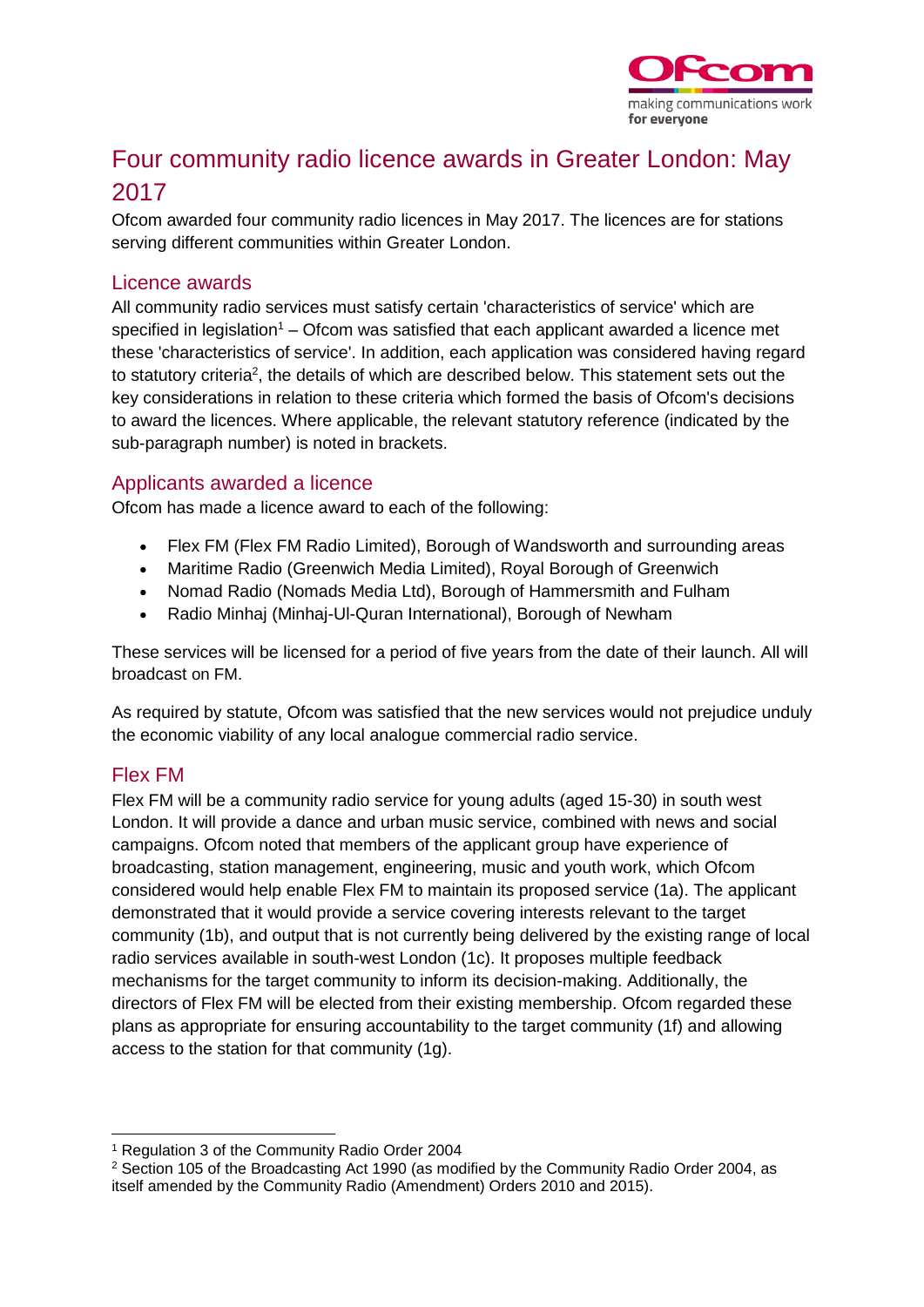

# Maritime Radio

Maritime Radio will be a radio station for the general population of the Royal Borough of Greenwich. The applicant has gained experience through broadcasting via the internet and with temporary FM licences. Ofcom felt that its experience would help enable the applicant to maintain the service (1a). Ofcom noted that the applicant group had already established community links, including with the Nepali population in the borough, which would help it to promote social cohesion (1e).

#### Nomad Radio

Nomad Radio will provide a community radio service for the Somali community in the London Borough of Hammersmith & Fulham and surrounding areas. The service will deliver a range of speech programming including content focused on the key issues in the local Somali community in both English and Somali. It will also offer a variety of musical genres including traditional Somalian music.

Ofcom noted that members of the applicant group have experience of broadcasting, station management and public sector organisations, which Ofcom considered would help enable the applicant to maintain its proposed service (1a). In Ofcom's view, the applicant would provide a service covering interests relevant to the target community (1b) and one which is distinctive and not currently being delivered by the existing range of local radio services (1c). Furthermore, Ofcom also considered that the service had the potential to bring clear social gain benefits to an underserved community (1e).

### Radio Minhaj

Radio Minhaj will be a radio station for the general population living in the London Borough of Newham. The service will deliver community information, relevant local content and a news service, broadcasting in Urdu, Punjabi, Hindi, English, Bengali, Potowari and Polish. The service will be significantly speech-led, with inspirational, religious and world music.

Ofcom considered that the applicant, which is experienced in delivering social gain projects and already owns the premises it operates from, can maintain the service over the licence period (1a). In Ofcom's view the applicant would provide a service catering to the tastes and interests of the target community (1b), and one that will broaden the range of local radio services in the area (1c). Ofcom noted that the applicant has support from the local community (1d). Ofcom also considered that the service had the potential to bring clear social gain benefits to an underserved community (1e). The applicant group already has a volunteer base and is experienced in training volunteers (1g).

# Statutory requirements relating to community radio licensing

The following pages set out the statutory requirements relating to community radio licensing, and details of the licensing process. Further information about these, and detailed information relating to community radio, can be found at: [https://www.ofcom.org.uk/manage](https://www.ofcom.org.uk/manage-your-licence/radio-broadcast-licensing/apply-for-a-radio-broadcast-licence)[your-licence/radio-broadcast-licensing/apply-for-a-radio-broadcast-licence](https://www.ofcom.org.uk/manage-your-licence/radio-broadcast-licensing/apply-for-a-radio-broadcast-licence)

In carrying out all of its functions, Ofcom is required to have regard to the general duties set out in section 3 of the Communications Act 2003. In addition, under section 85(2)(b) of the Broadcasting Act 1990 ("BA 1990"), it is the duty of Ofcom to do all that it can to secure the provision within the UK of a range and diversity of local radio services.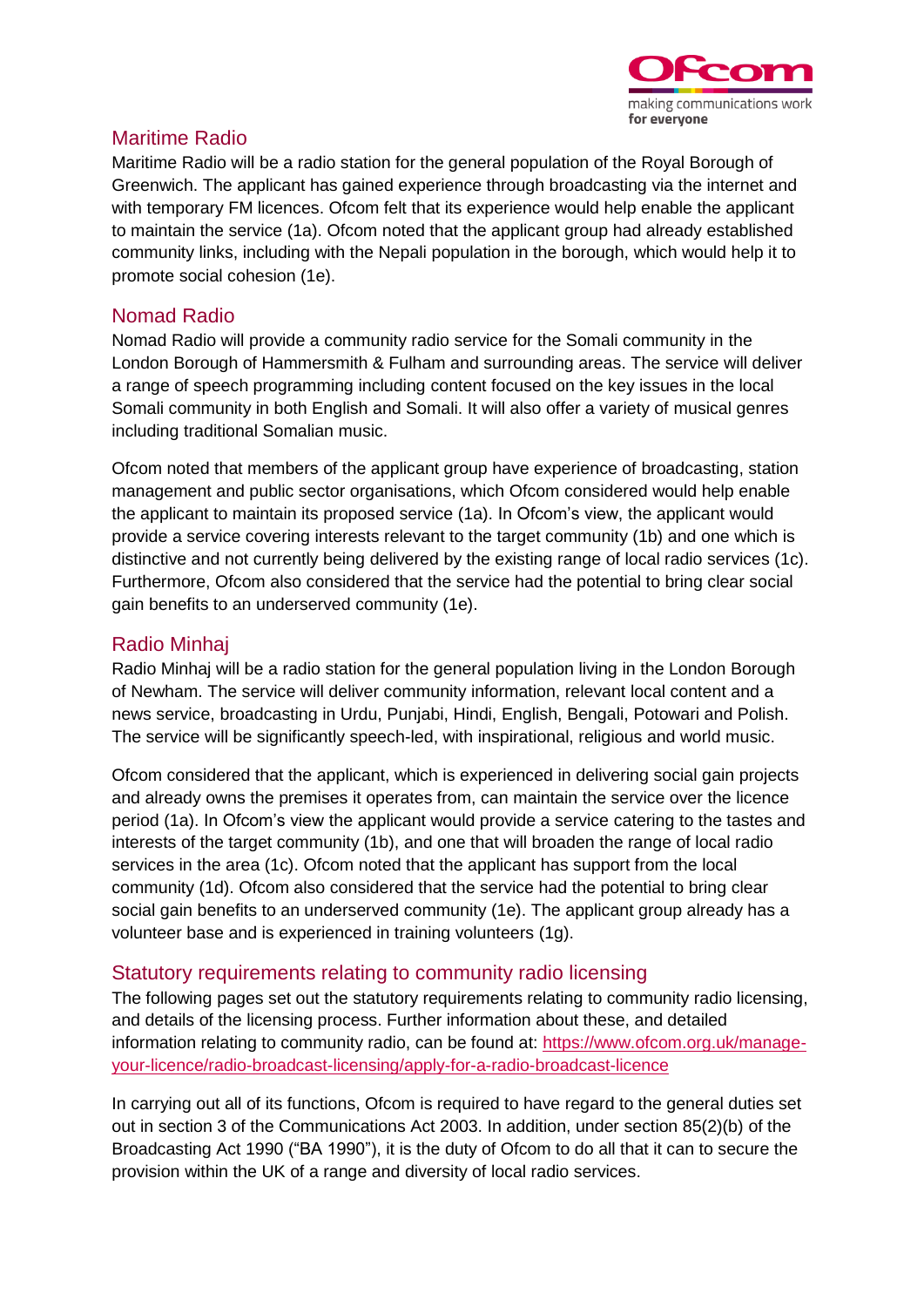

# The characteristics of a community radio service

All community radio licensees must satisfy 'characteristics of service' requirements which are specified in Article 3 of the Community Radio Order 2004. The characteristics of community radio services are:

- That they are local services provided primarily for the good of members of the public, or of particular communities, and in order to deliver social gain, rather than primarily for commercial reasons or for the financial or other material gain of the individuals involved in providing the service;
- That the service is intended primarily to serve one or more communities (whether or not it also serves other members of the public);
- That the person providing the service does not do so in order to make a financial profit by so doing, and uses any profit that is produced in the provision of the service wholly and exclusively for securing or improving the future provision of the service, or for the delivery of social gain to members of the public or the community that the service is intended to serve;
- That members of the community it is intended to serve are given opportunities to participate in the operation and management of the service;
- That, in respect of the provision of that service, the person providing the service makes himself accountable to the community that the service is intended to serve.

Article 2 of the Community Radio Order 2004 includes four mandatory "social gain" objectives. "Social gain" means the achievement, in respect of individuals or groups of individuals in the community that the service is intended to serve, or in respect of other members of the public, of the following objectives:

- the provision of sound broadcasting services to individuals who are otherwise underserved by such services,
- the facilitation of discussion and the expression of opinion,
- the provision (whether by means of programmes included in the service or otherwise) of education or training to individuals not employed by the person providing the service, and
- the better understanding of the particular community and the strengthening of links within it.

Article 2 also includes a number of other objectives of a social nature which may be considered to represent "social gain".

# Matters to which Ofcom shall have regard

There are seven matters set out in section 105(1) BA 1990 that Ofcom must have regard to when considering whether to grant a community radio licence. In summary these are:

- The ability of each applicant to maintain its proposed service over the licence period (section 105(1)(a));
- The applicant's ability to cater for the tastes and interests of the target community (section 105(1)(b));
- The extent to which each applicant would broaden the range of local radio services available in the area, and have a content distinct from those services (section  $105(1)(c)$ ;